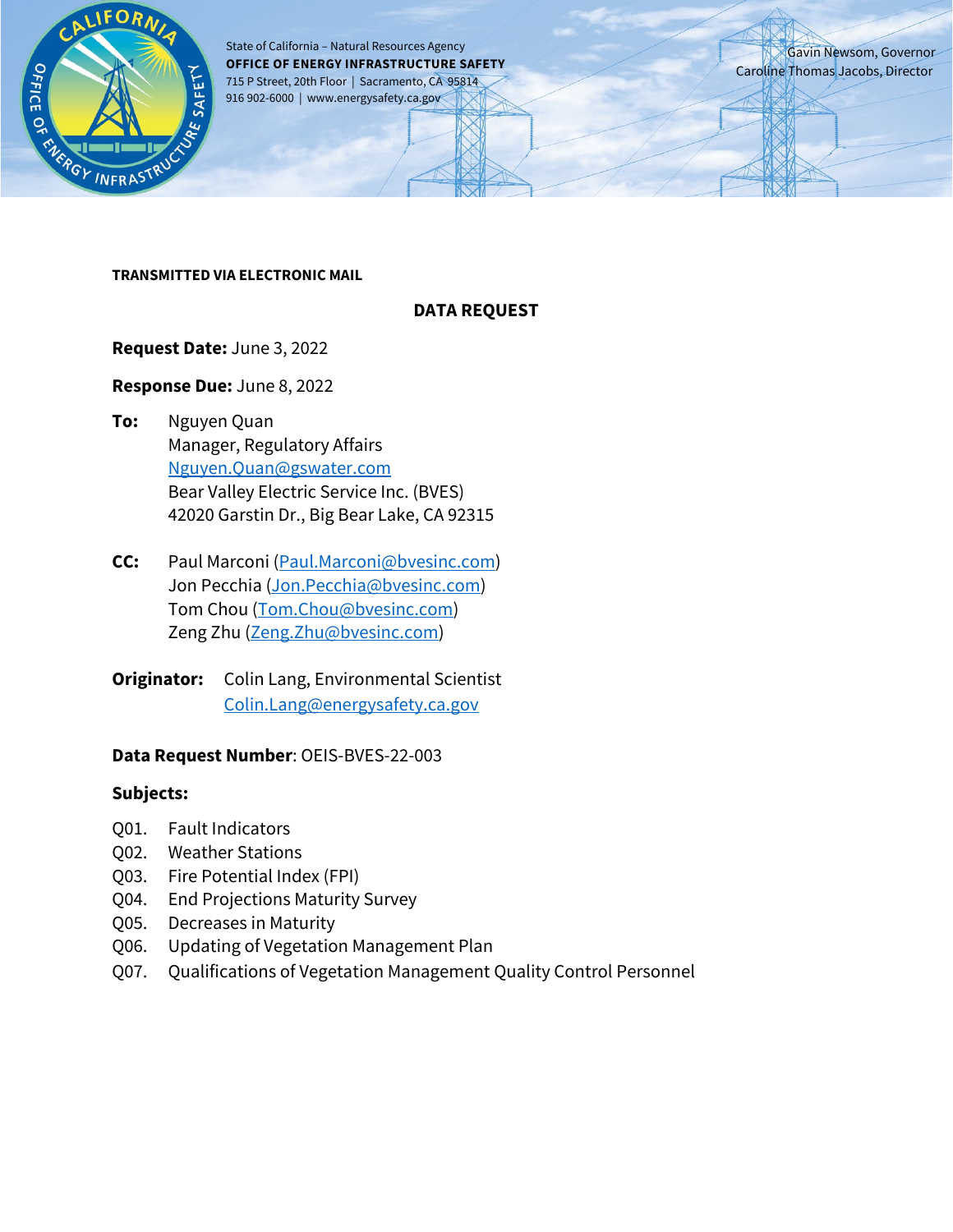### **INSTRUCTIONS**

- a. Provide all information in your possession, custody, or control, or the possession, custody, and/or control of your affiliates or agents, that is responsive to these data requests by the due date identified above.
- b. Responses and documents may be produced and served electronically, but they must be fully machine-readable and searchable.
- c. If you have any questions about the meaning or scope of the data requests herein, direct such questions to the Energy Safety staff identified as the "Originator" of this request at your earliest opportunity.
	- i. Lack of clarity on meaning or scope of requests without prior request for clarification from the "Originator" will not be a permissible reason for incomplete responses and will be regarded as non-compliance with the request.
- d. Identify the personnel (e.g., employees, consultants, agents, etc.) who provided information responsive to each of the data requests below. As used in this context herein, "identify" means to provide the full name, business address, and title of each employee, consultant, or agent who provided such information.
- e. If you do not know the exact answer to any of the requests below, please so indicate and provide your best estimate.
- f. Provide data in its original format (e.g., PDF, Excel, GIS shapefile, etc.), unless otherwise specified in the request.
- g. Send your response to Colin Lang [\(Colin.Lang@energysafety.ca.gov\)](mailto:Colin.Lang@energysafety.ca.gov), sending a copy to:
	- i. Nicole Dunlap [\(Nicole.Dunlap@energysafety.ca.gov\)](mailto:nicole.dunlap@energysafety.ca.gov)
	- ii. Jeff Fuentes [\(Jeff.Fuentes@fire.ca.gov\)](mailto:Jeff.Fuentes@fire.ca.gov)
	- iii. Jessica McHale [\(Jessica.McHale@energysafety.ca.gov\)](mailto:Jessica.McHale@energysafety.ca.gov)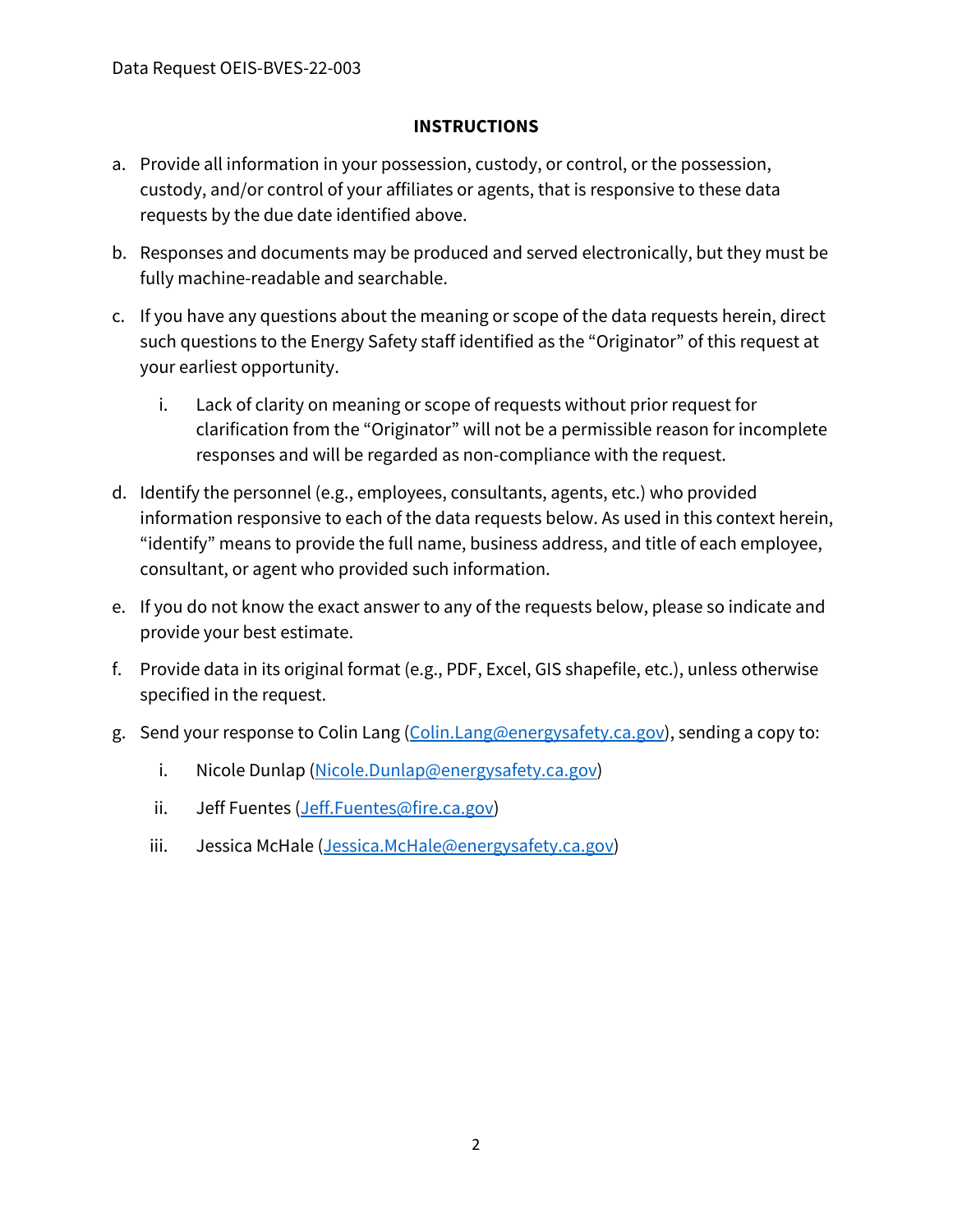### **REQUEST**

### **Q01. Fault Indicators**

- a. In Section 7.3.2.3, Bear Valley (BVES) writes that it plans to increase the number of fault indicators in 2022 and 2023 with the installation of 129.
	- i. As of January 1, 2022, how many fault indicators had BVES already installed? (1) How many of those fault Indicators were installed in 2021?
	- ii. Is BVES planning to install additional fault indicators past 2023 in its territory? (1) If so, provide the total number of fault indicators BVES plans to install in its territory.

# **Q02. Weather Stations**

- a. In Section 7.3.2.1 (pg. 141), BVES describes integrating weather station outputs with SCADA to be able to display and set alarms and notifications based on weather conditions.
	- i. When does BVES expect to integrate weather stations with SCADA?

# **Q03. Fire Potential Index (FPI)**

- a. Is BVES planning on developing an FPI or metric serving as an FPI?
	- i. If not, please describe why.
	- ii. If so, please provide timeline for completion.

# **Q04. End Projections of Maturity Survey**

- a. In BVES's Maturity Survey, its capability levels for the current year (2022) are lower than its projected end (2023) levels for 25 capabilities; in some cases the current levels are 2-4 levels lower than end projections. Does BVES still expect to meet is end projection maturity levels?
	- i. If so, how will BVES meet its end projections?
	- ii. If not, explain why BVES will not meet its end projections, including a narrative as why there is such disconnect between current maturity levels and end projections.

#### **Q05. Decreases in Maturity**

a. Question F.II.a of the Maturity Survey reads "Does the utility have a clearly explained process for determining whether to operate the grid beyond current of voltage designs?" In 2020 and 2021, BVES responded "Yes;" however, in 2022, BVES changed its answer to "No." Why does BVES no longer have a process for determining whether to operate the grid beyond current or voltage designs?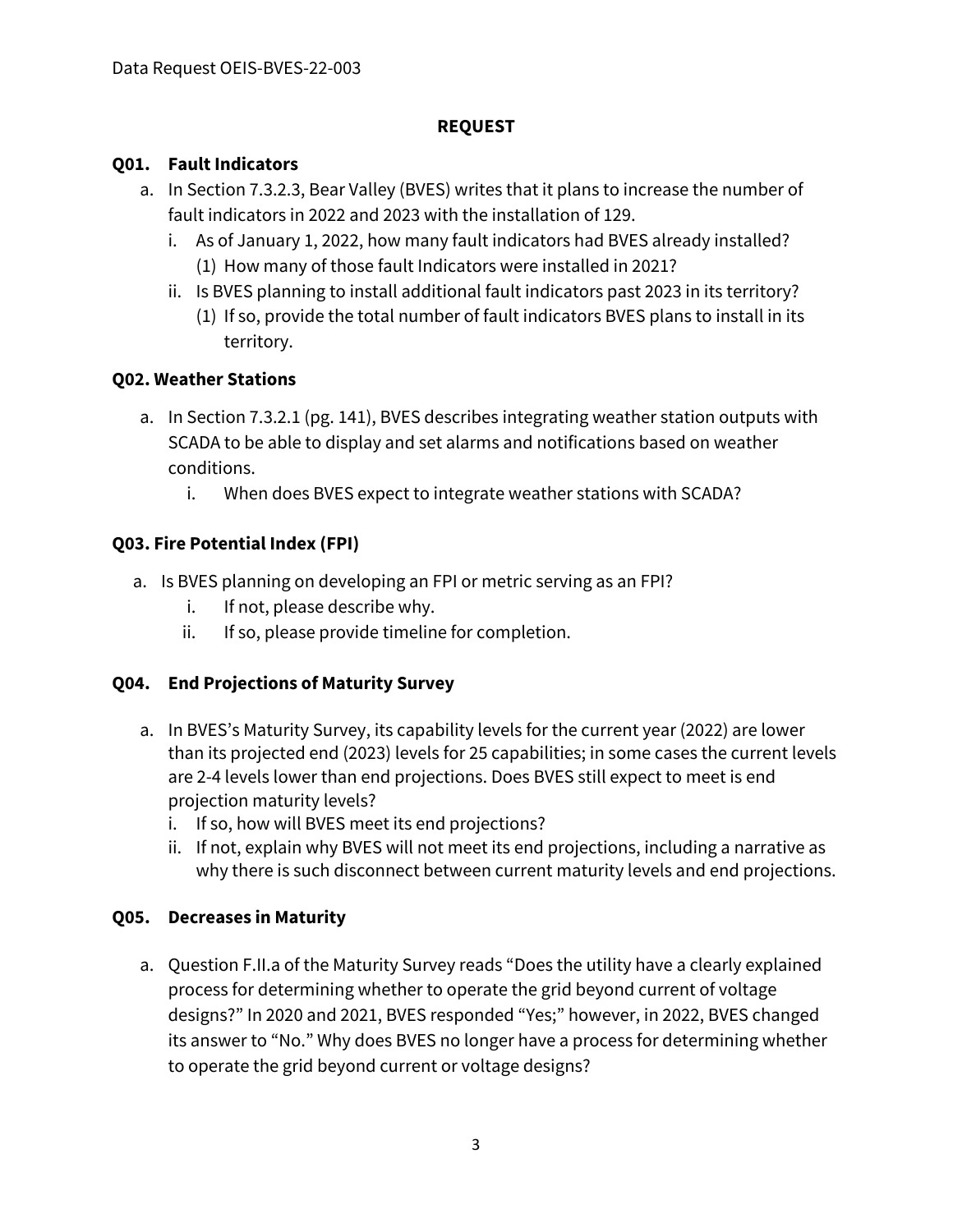- b. Question F.IV.b of the Maturity Survey reads "Which of the following does the utility take into account when making PSPS decisions?" In 2021, BVES selected "a partially automated system in which recommends circuits for which PSPS should be activated and is validated by SMEs;" however, in 2022, BVES selected "SME opinion." Why does BVES no longer use a partially automated system which recommends circuits for which PSPS should be activated?
- c. Question J.II.b of the Maturity Survey reads "Are there communities in HFTD areas where meaningful resistance is expected in response to efforts to mitigate fire risk?" In 2020 and 2021, BVES responded "No;" however, in 2022, BVES responded "Yes." Please describe the reasons for the response changing to "Yes" and any actions BVES is taking to ameliorate meaningful resistance in response to efforts to mitigate fire risk.
- d. Question J.IV.a of the Maturity Survey reads "What is the cooperative model between the utility and suppression agencies?" In 2020 and 2021, BVES responded "Utility cooperates with suppression agencies by working cooperatively with them to detect ignitions, in addition to notifying them of ignitions as needed." However, in 2022, BVES responded "Utility cooperates with suppression agencies by notifying them of ignitions." Why does BVES no longer work cooperatively with suppression agencies to detect ignitions?

# **Q06. Updating of Vegetation Management Plan**

- a. On page 193, BVES mentions that its Vegetation Management Plan is updated on an as-needed basis not to exceed three years. In a footnote on the same page, BVES states that BVES met with stakeholders in the previous year to gather feedback and input into its vegetation maintenance program.
	- i. What came out of those meetings? What were the suggestions?
	- ii. Has and/or will BVES change its vegetation maintenance program, emergency planning, and/or wildfire mitigation strategy in response to these meetings?  $(1)$  If so, how?
		- (2) If not, why?

# **Q07. Qualifications of Vegetation Management Quality Control Personnel**

a. In Appendix E "BVES Vegetation management and Vegetation QA/QC/ Programs" Table 5-2, BVES lists the designated staff that are assigned vegetation management quality control (QC) checks. Describe and/or list the qualifications (e.g., education, training, experience, certifications, licenses) for each designated staff that qualifies them to perform vegetation management QC checks.